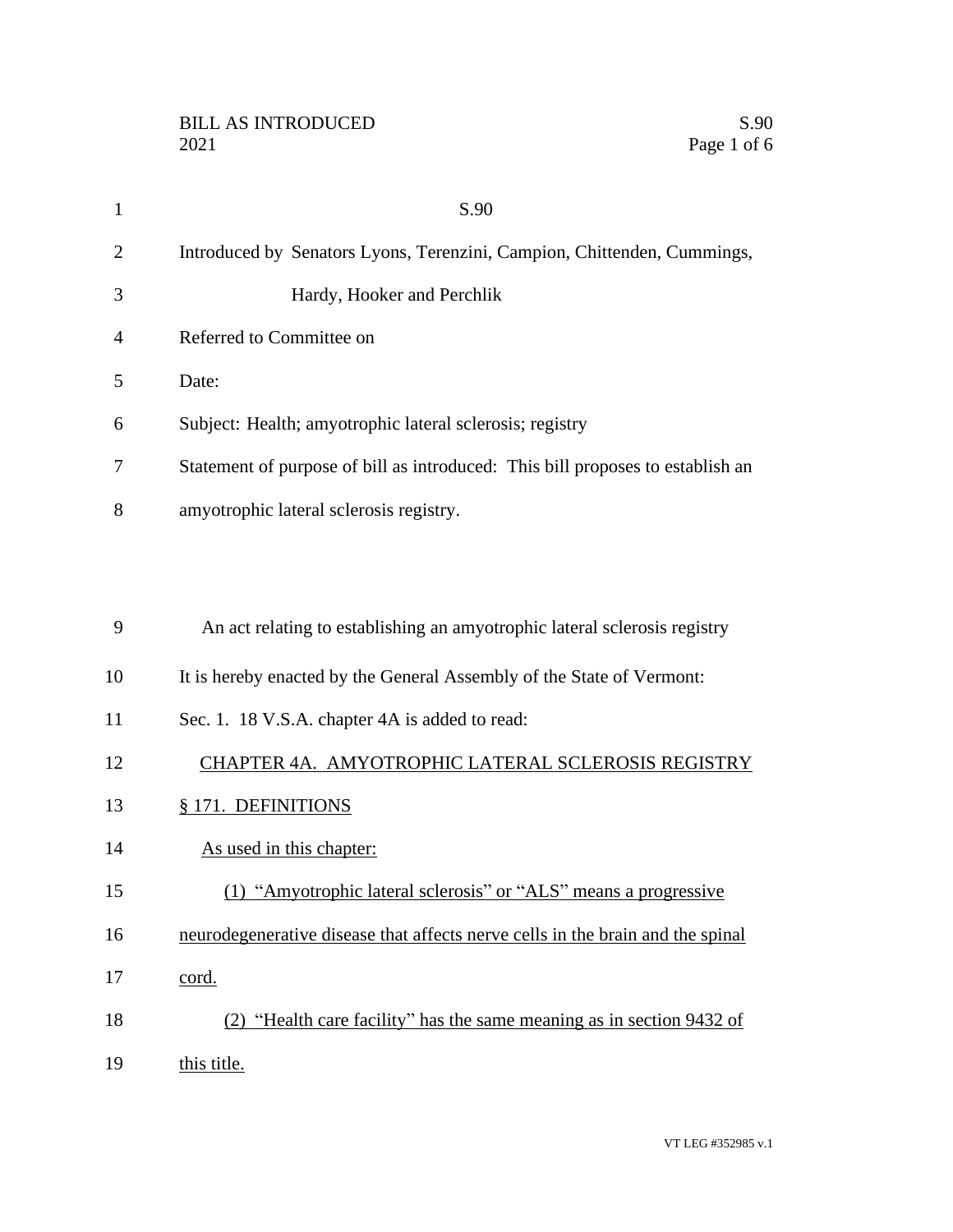| $\mathbf{1}$ | (3) "Health care provider" has the same meaning as in section 9432 of             |
|--------------|-----------------------------------------------------------------------------------|
| $\mathbf{2}$ | this title.                                                                       |
| 3            | § 172. ESTABLISHMENT OF AMYOTROPHIC LATERAL SCLEROSIS                             |
| 4            | <b>REGISTRY</b>                                                                   |
| 5            | (a) The Commissioner shall establish a uniform statewide population-based         |
| 6            | amyotrophic lateral sclerosis registry system for the collection of information   |
| 7            | determining the incidence of amyotrophic lateral sclerosis and related data.      |
| 8            | Pursuant to 3 V.S.A. chapter 25, the Commissioner shall adopt rules necessary     |
| 9            | to effect the purposes of this chapter, including the data to be reported and the |
| 10           | effective date after which reporting by health care facilities and health care    |
| 11           | providers shall be required.                                                      |
| 12           | (b) All cases of amyotrophic lateral sclerosis diagnosed or treated in the        |
| 13           | State shall be reported to the representative of the Department of Health         |
| 14           | authorized by the Commissioner to compile the amyotrophic lateral sclerosis       |
| 15           | data, or any individual, agency, or organization designated to cooperate with     |
| 16           | that representative.                                                              |
| 17           | (c) The Commissioner shall establish a training program for the personnel         |
| 18           | of participating health care facilities and a quality control program for         |
| 19           | amyotrophic lateral sclerosis data. The Commissioner shall collaborate in         |
| 20           | studies with clinicians and epidemiologists and publish reports on the results of |
| 21           | such studies. The Commissioner shall cooperate with the National Institutes of    |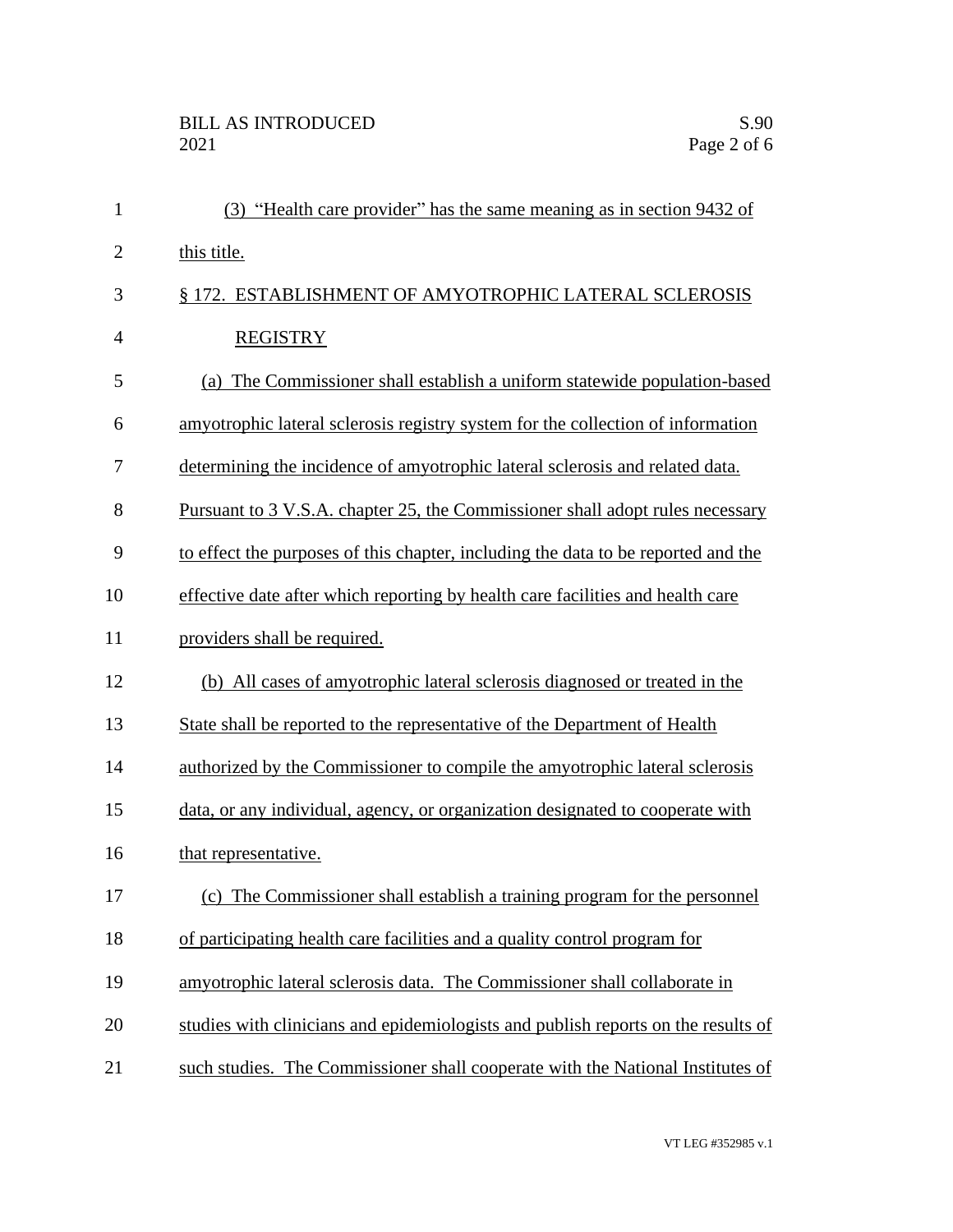| $\mathbf{1}$   | Health and the Centers for Disease Control and Prevention in providing              |
|----------------|-------------------------------------------------------------------------------------|
| $\overline{2}$ | amyotrophic lateral sclerosis incidence data.                                       |
| 3              | § 173. PARTICIPATION IN PROGRAM                                                     |
| 4              | (a) Any health care facility diagnosing or providing treatment to patients          |
| 5              | with amyotrophic lateral sclerosis shall report each case of amyotrophic lateral    |
| 6              | sclerosis to the Commissioner or his or her authorized representative in a          |
| 7              | format prescribed by the Commissioner within 180 days of admission or               |
| 8              | diagnosis. If the facility fails to report in a format prescribed by the            |
| 9              | Commissioner, the Commissioner's authorized representative may enter the            |
| 10             | facility, obtain the information, and report it in the appropriate format. In these |
| 11             | cases, the facility shall reimburse the Commissioner or the authorized              |
| 12             | representative for the cost of obtaining and reporting the information.             |
| 13             | (b) Any health care provider diagnosing or providing treatment to patients          |
| 14             | with amyotrophic lateral sclerosis shall report each case to the Commissioner       |
| 15             | or his or her authorized representative within 180 days of diagnosis.               |
| 16             | (c) All health care facilities and health care providers who provide                |
| 17             | diagnostic or treatment services to patients with amyotrophic lateral sclerosis     |
| 18             | shall report to the Commissioner any further demographic, diagnostic, or            |
| 19             | treatment information requested by the Commissioner concerning any person           |
| 20             | now or formerly receiving services. Additionally, the Commissioner or his or        |
| 21             | her authorized representative shall have physical access to all records that        |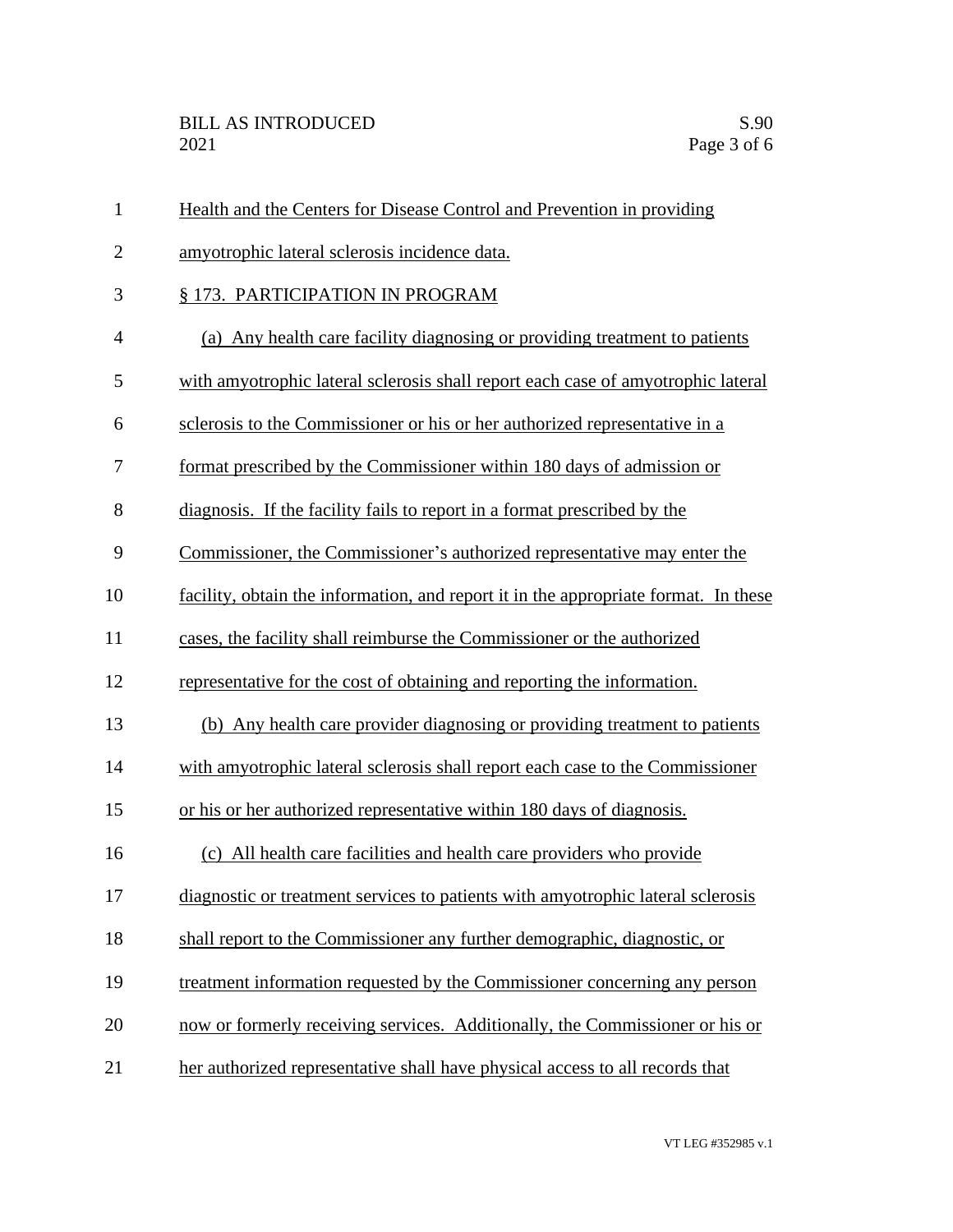| $\mathbf{1}$   | would identify cases of amyotrophic lateral sclerosis or would establish          |
|----------------|-----------------------------------------------------------------------------------|
| $\overline{2}$ | characteristics of the amyotrophic lateral sclerosis, treatment of the            |
| 3              | amyotrophic lateral sclerosis, or medical status of any identified patient with   |
| $\overline{4}$ | amyotrophic lateral sclerosis. Willful failure to grant access to such records    |
| 5              | shall be punishable by a fine of up to \$500.00 for each day access is refused.   |
| 6              | Any fines collected pursuant to this subsection shall be deposited in the         |
| 7              | General Fund.                                                                     |
| 8              | § 174. CONFIDENTIALITY                                                            |
| 9              | $(a)(1)$ All information reported pursuant to this chapter is exempt from         |
| 10             | public inspection and copying under the Public Records Act and shall be kept      |
| 11             | confidential.                                                                     |
| 12             | $(2)(A)$ All identifying information regarding an individual patient,             |
| 13             | health care provider, or health care facility contained in records of interviews, |
| 14             | written reports, and statements procured by the Commissioner or by any other      |
| 15             | person, agency, or organization acting jointly with the Commissioner in           |
| 16             | connection with amyotrophic lateral sclerosis morbidity and mortality studies     |
| 17             | is exempt from public inspection and copying under the Public Records Act,        |
| 18             | shall be kept confidential, and used solely for the purposes of studying          |
| 19             | amyotrophic lateral sclerosis.                                                    |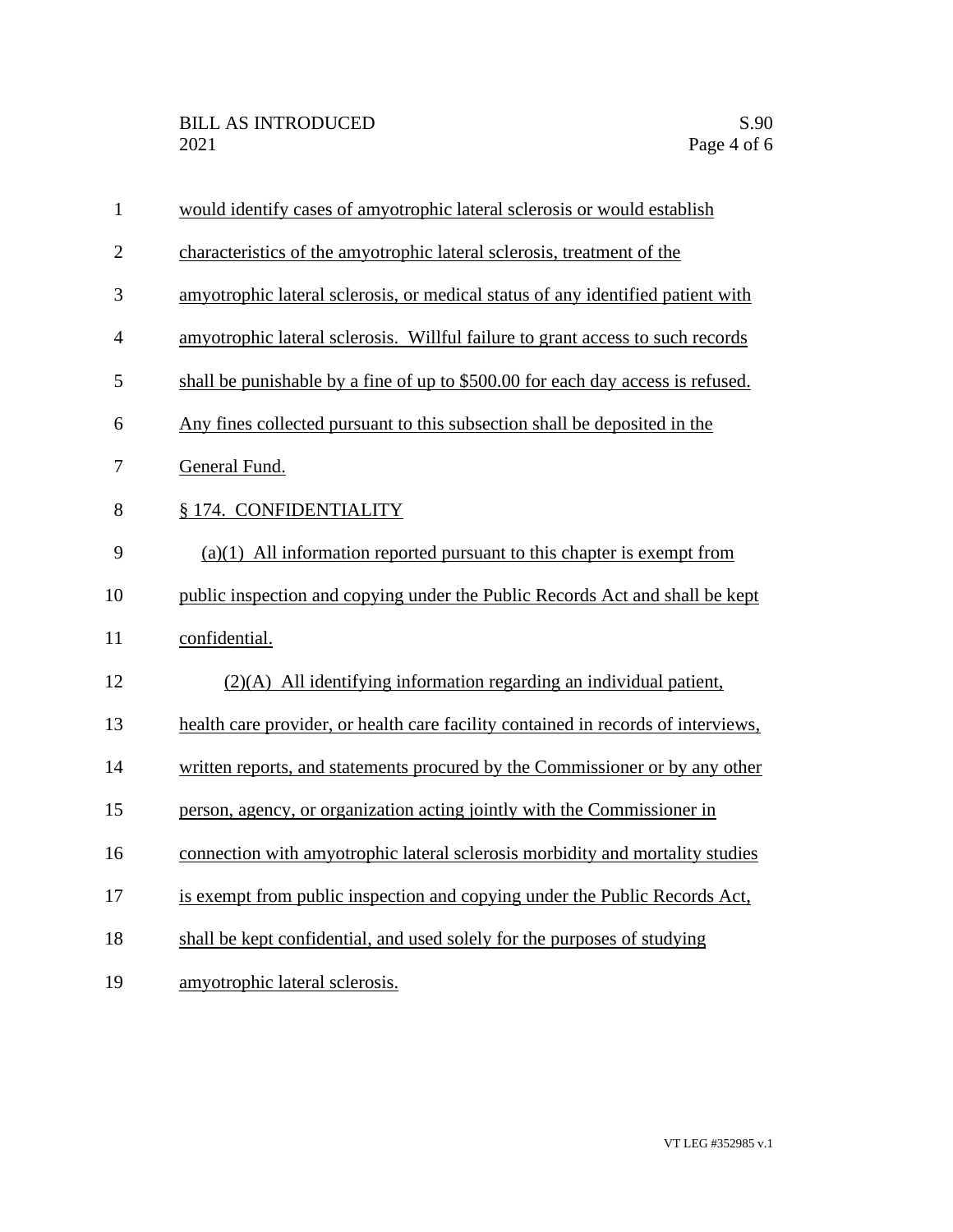| $\mathbf{1}$   | (B) Nothing in this section shall prevent the Commissioner from                    |
|----------------|------------------------------------------------------------------------------------|
| $\overline{2}$ | publishing statistical compilations relating to morbidity and mortality studies    |
| 3              | that do not identify individual cases or sources of information.                   |
| $\overline{4}$ | (b) Notwithstanding 1 V.S.A. § 317(e), the Public Records Act exemption            |
| 5              | created in this section shall continue in effect and shall not be repealed through |
| 6              | <u>operation of 1 V.S.A. § 317(e).</u>                                             |
| 7              | § 175. DISCLOSURE                                                                  |
| 8              | (a) The Commissioner may enter into agreements to exchange confidential            |
| 9              | information with any other amyotrophic lateral sclerosis registries in order to    |
| 10             | obtain complete reports of Vermont residents diagnosed or treated in other         |
| 11             | states and to provide information to other states regarding their residents        |
| 12             | diagnosed or treated in Vermont.                                                   |
| 13             | (b) The Commissioner may furnish confidential information to other states'         |
| 14             | amyotrophic lateral sclerosis registries or health researchers in order to         |
| 15             | collaborate in a national amyotrophic lateral sclerosis registry or to collaborate |
| 16             | in amyotrophic lateral sclerosis control and prevention research studies.          |
| 17             | However, before releasing confidential information, the Commissioner shall         |
| 18             | first obtain from such state registries, agencies, or researchers an agreement in  |
| 19             | writing to keep the identifying information confidential and privileged. In the    |
| 20             | case of researchers, the Commissioner shall also first obtain evidence of the      |